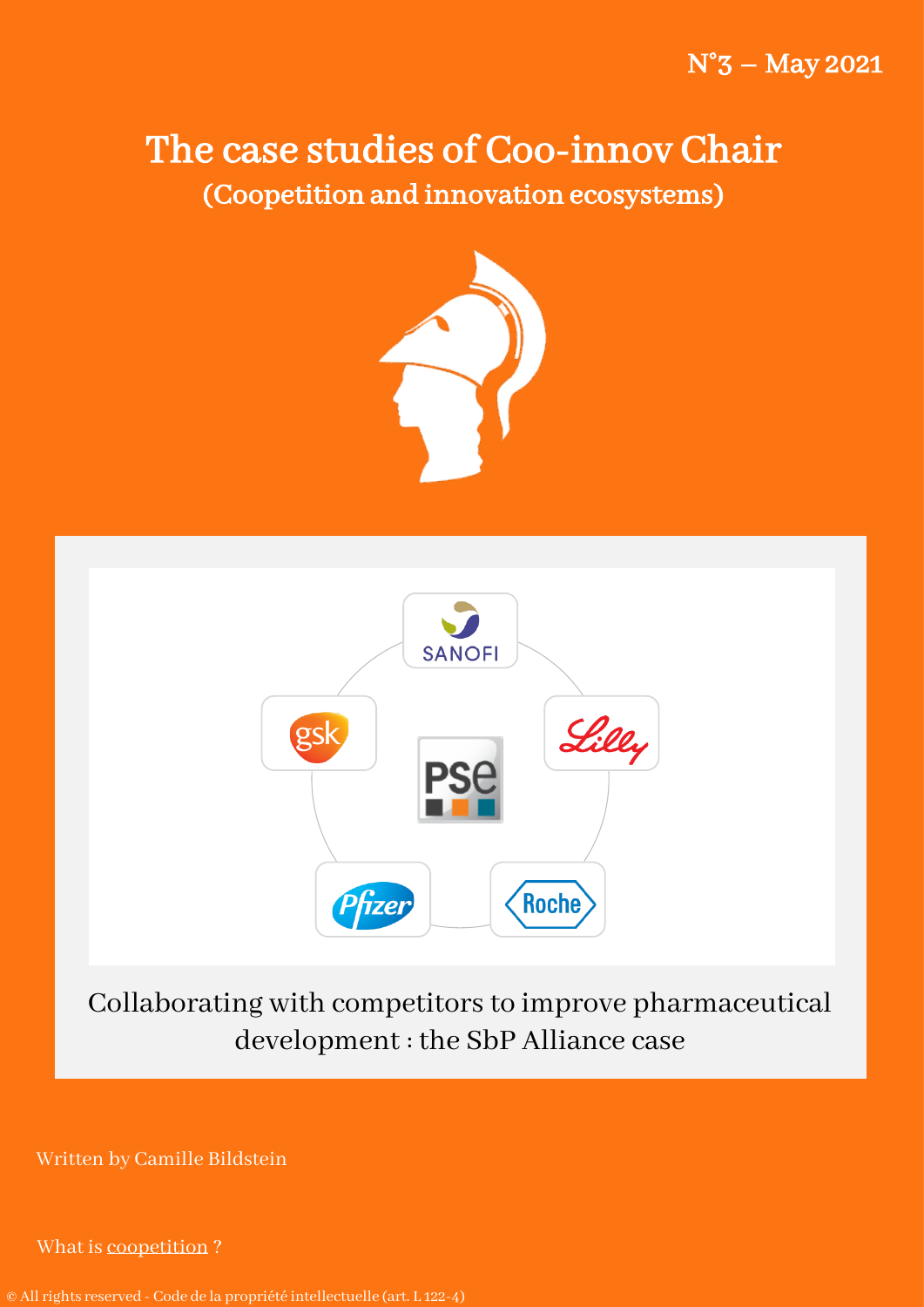## The case studies of the Coo-innov chair #3 - Collaboratingwith competitors to improve pharmaceutical development : the SbP Alliance case



## Empirical background : the pharmaceutical industry

In 2018, the drug worldwide market accounted for more than 1 000 billion dollars. For years, this figure is rising inexorably and should continue to increase in the coming years.

### A changing demand

The demand has considerably changed over the years. Instead of developing blockbusters i.e. products that generate several billions of turnover, big pharmas should rather focusing on high value-added drugs treating rare diseases, which leads the companies to reivent their business moels.

### Industry challenges

Patent cliff, i.e. patent expiration followed by a brutal reduction of sales, is a major challenge in the industry. This phenomenon encourages big pharmas to reduce their time-to-market and their R&D costs to exploit the benefits from the patent for a longer period.

### The alliance

SbP Alliance (Systems-based Pharmaceutics Alliance) involves 5 major companies in the pharmaceutical industry: Pfizer Inc, GlaxoSmithKline, Eli Lilly and Company, F. Hoffman-La Roche and Sanofi as well as the modeling software supplier PSE (Process Systems Enterprise, Siemens subsidiary).



### Horizontal cooperation betweencompetitors(or horizontal coopetition)

Even though Pharmas are direct competitors (as they offer similar products to the same customers), they share experiences and knowledge. This pehnomenon is knwon as coopetition.

© All rightsreserved - Code de la propriété intellectuelle (art. L 122-4)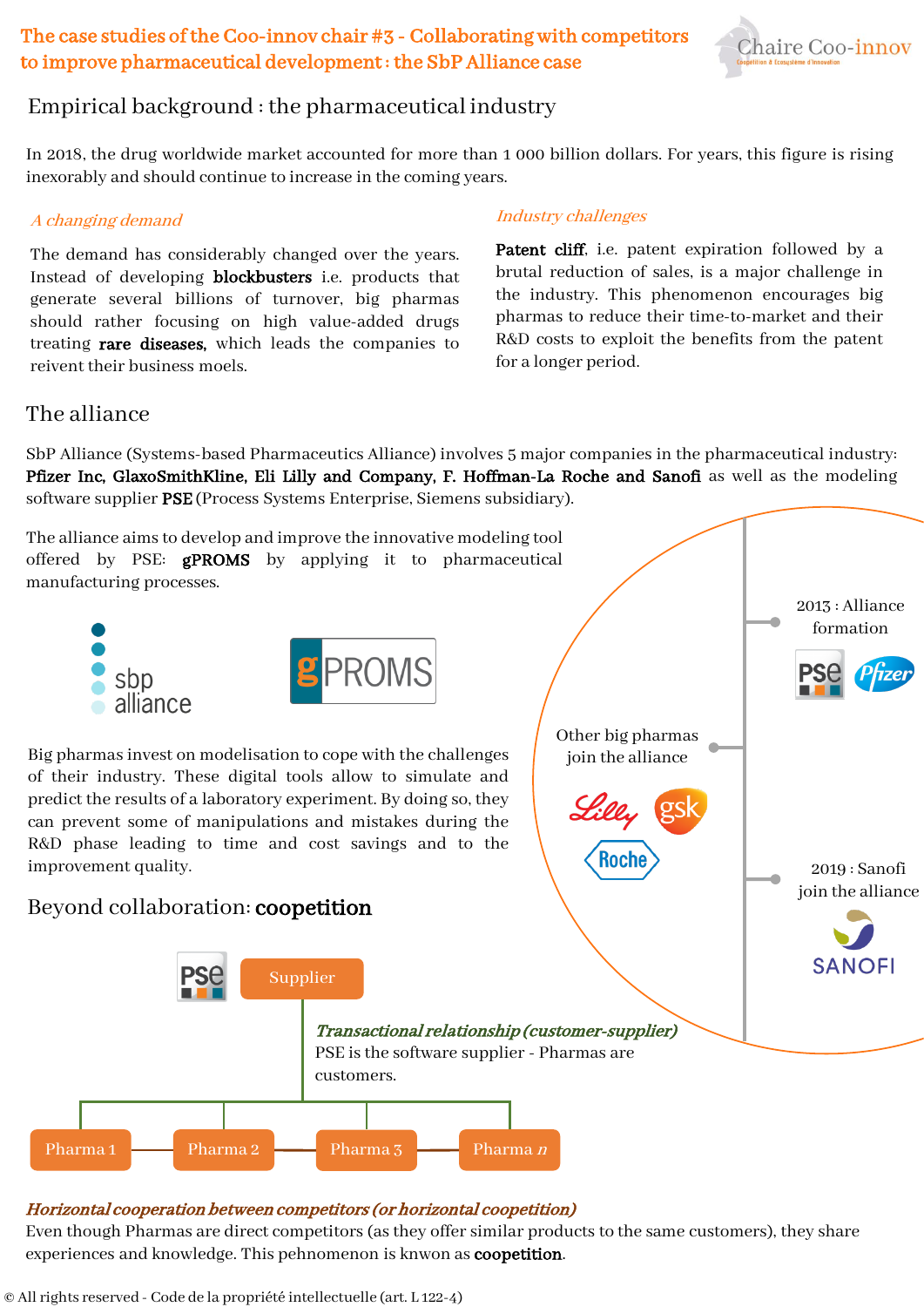

## What are the benefits for the partners?





# partners…

Cooperation between competitors provides several benefits to the firms.

In addition to using the software, pharmas share their bests practices, skills and expertise both on the tools used but also on modeling the new drug development process.

The sharing of knowledge and experience between the 5 competitors allowed partners to learn and improve their own processes.

#### … able to cope with the current challenges of pharmaceutical industry

Modeling tools are essential to improve R&D efficiency. The collaboration between competitors allowed to develop a technology capable of coping with the current challenges of pharmaceutical industry such as reducing costs and time-to-market. The SbP Alliance allowed the partners to achieve their objective faster than they could have done it alone.

### The benefits for the whole industry

In addition to the benefits of the partners, SbP Alliance participates to the pharmaceutical industry. Modeling tools take advantage of sizeable ambassadors : big pharmas. Thanks to that, technology can have a more important influence and is more and more used.

This influence can also reassure drug agencies which regulates medicine market and therefore facilitate regulatory acceptance of these tools.

"

« We are pleased to be part of this exciting Alliance, which has the potential to change the way that drugs are developed and to accelerate the availability of important medicines for patients ».

(Sanofi Montpellier)

« We are excited to have Sanofi join the pre-competitive activities of the Alliance aimed at developing the systems-based framework and encouraging its industry adoption and regulatory acceptance ».

(Alliance Manager, PSE)